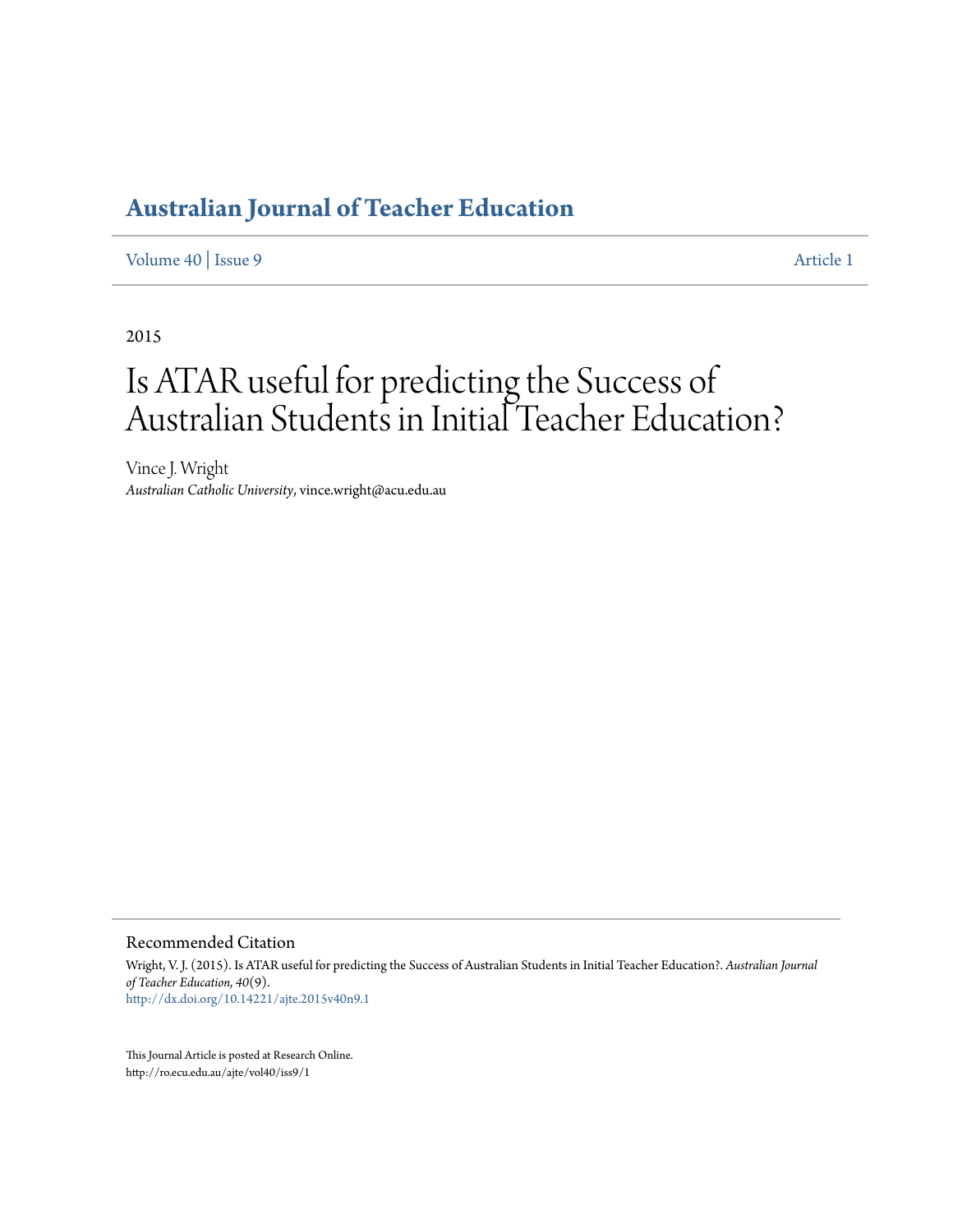# Is ATAR Useful For Predicting The Success of Australian Students In Initial Teacher Education?

## Vince Wright Australian Catholic University

*Abstract: Quality teaching is the most significant systemic factor contributing to student achievement. Attracting, developing and retaining effective teachers are important goals for Australia as they are for all nations. Debate rages currently about criteria for selection of students into Initial Teacher Education (ITE). The Australian Tertiary Admission Rank (ATAR) is promoted by some commentators as a useful selection measure. The data from six cohorts of students from undergraduate degree programmes at a Melbourne university campus were investigated to evaluate the validity of ATAR as a predictor of academic success and performance on school placement. ATAR was positively related to academic success for students in the three Bachelor of Education Primary cohorts but was weakly related for the three Early Childhood/Primary cohorts. Ratings of performance by associate teachers on placement were unrelated to ATAR for all six cohorts. Given less than one third of students nationally enter ITE on the basis of their ATAR the data suggest that a variety of selection methods and criteria are required and ensuring high standards within ITE courses is the best way to control for quality of graduates.*

#### **Introduction**

In the globalised competition for improved student achievement the quality of teaching is widely recognised as the most productive focus of attention. While factors such as student background, peer and parental expectations have considerable influence on students' achievement it is the quality of teaching that has the greatest systemic effect (Goe, 2007; Hanushek, 2011; Hattie, 2009). Alton-Lee (2003) reported that teachers contribute 30% on average to gains in student achievement. She added that the impact is as high as 60% for students of greatest need. In short, teachers matter. Some commentators question the transportability of factors of success from one national system to others. Attributing gains in student achievement solely to the quality of teaching is debatable. Other researchers suggest an ecological approach to educational improvement that also considers factors such as mobility, poverty, languages other than instructional, access to nutrition and medical care (Braun, 2008), broadened methods for assessing achievement, and application of democratic principles in changing teacher practices (Coffield, 2011).

Most comparative studies of student achievement assume the validity and reliability of international measures such as the Trends in International Mathematics and Science Study (TIMSS) and the Programme for International Student Achievement (PISA). Cross-national comparisons suggest that education systems able to attract top academic students to teaching, develop them into effective teachers through high quality professional learning opportunities, and find ways to equitably allocate their teachers to the most needy schools and students tend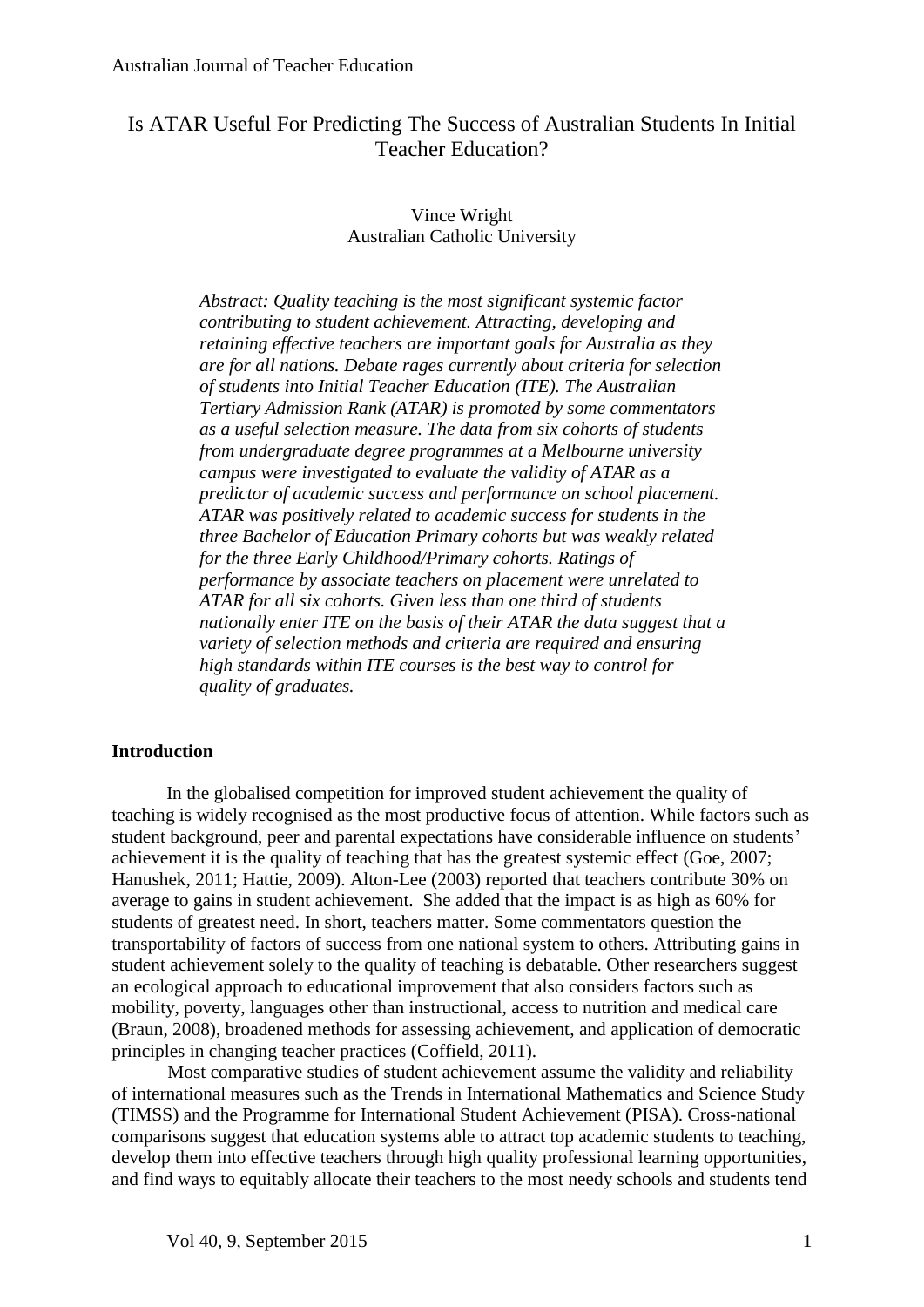to have higher average student achievement (McKinsey Company, 2007; Mourshed, Chijioke, & Barber, 2010; OECD, 2013). Darling-Hammond (2010) described how Singapore and Finland, two high performing countries on PISA, recruit from the top third of high school graduates. These nations support their students financially and pastorally through studentships and mentoring during the early years of teaching. There is evidence of the Mathew effect operating in the sense that students who enter initial teacher training (ITE) with higher grades seem to learn more. For example, measures of high-school achievement and the number of mathematics classes associate highly with the mathematical content and pedagogical content knowledge of graduating teachers and their subsequent effectiveness in improving student achievement over their early years of teaching (Blomeke, Suhl, Kaiser, & Dohrmann, 2012).

However, other research about the relative impact of teachers with high scores on standardised tests, compared to teachers with average scores, points to marginal but small differences in the achievement gains of their students on reading and mathematics at primary (elementary) level (Clotfelter, Ladd, & Vigdor, 2007) and across varied subjects at secondary (college) level (Clotfelter, Ladd, & Vigdor, 2010). Even if it is assumed that higher standardised test scores for teachers translates into higher achievement for students the price of change is significant for nations wishing to attract students into teaching. Yeh's (2009) meta-analysis suggested that for the United States of America to entice entrants to ITE who achieve at least one standard deviation above the mean on Standardised Achievement Tests (SAT's), salaries would need to be raised by a minimum of 44.65%, an unsustainable increase.

#### **What Matters in Initial Teacher Education?**

An often-voiced argument is that ITE should draw from students who have already demonstrated academic scholarship, maturity and commitment by being awarded a Bachelor's degree in an appropriate discipline. For example, McLean Davies et al. (2013) argue that the success of a Masters level clinical practice based model of ITE is dependent on prospective teachers possessing "a well-defined body of knowledge" (p.96). The implication is that an undergraduate degree is required to establish this knowledge. However the evidence in favour of requiring higher degrees for entry into ITE is inconsistent, despite such level of qualification being expected in some successful systems such as that in Finland. Possession of a Masters level degree by the teacher does not translate into higher gains in mathematics and reading for elementary (primary) students (Hanushek, 2011; Harris & Sass, 2011). In some studies higher degrees in subjects like mathematics have actually been associated with negative gains in student achievement (Zuzovsky, 2009).

Learning 'on the job' in the first years of teaching is the factor most associated with improvements to student achievement. A common difficulty with research about the impact of higher degrees is the use of course completion as the measure of subject knowledge. Studies in which researchers use independent tests of mathematical subject knowledge, particularly assessment of pedagogical-content knowledge, scores are positively associated with student achievement (Baumert et al., 2010; Hill, Ball, & Schilling, 2008). It seems that gaining a higher degree does not necessarily translate into stronger content knowledge and pedagogical content knowledge for pre-service teachers.

Opportunities to learn during ITE also have a significant impact on early career teachers' effectiveness. In an extensive review of the characteristics of ITE programmes in New York State, Boyd, Grossman, Lankford, Loeb, and Wyckoff (2009) found that preparation that focused on the actual work of classroom practice was associated with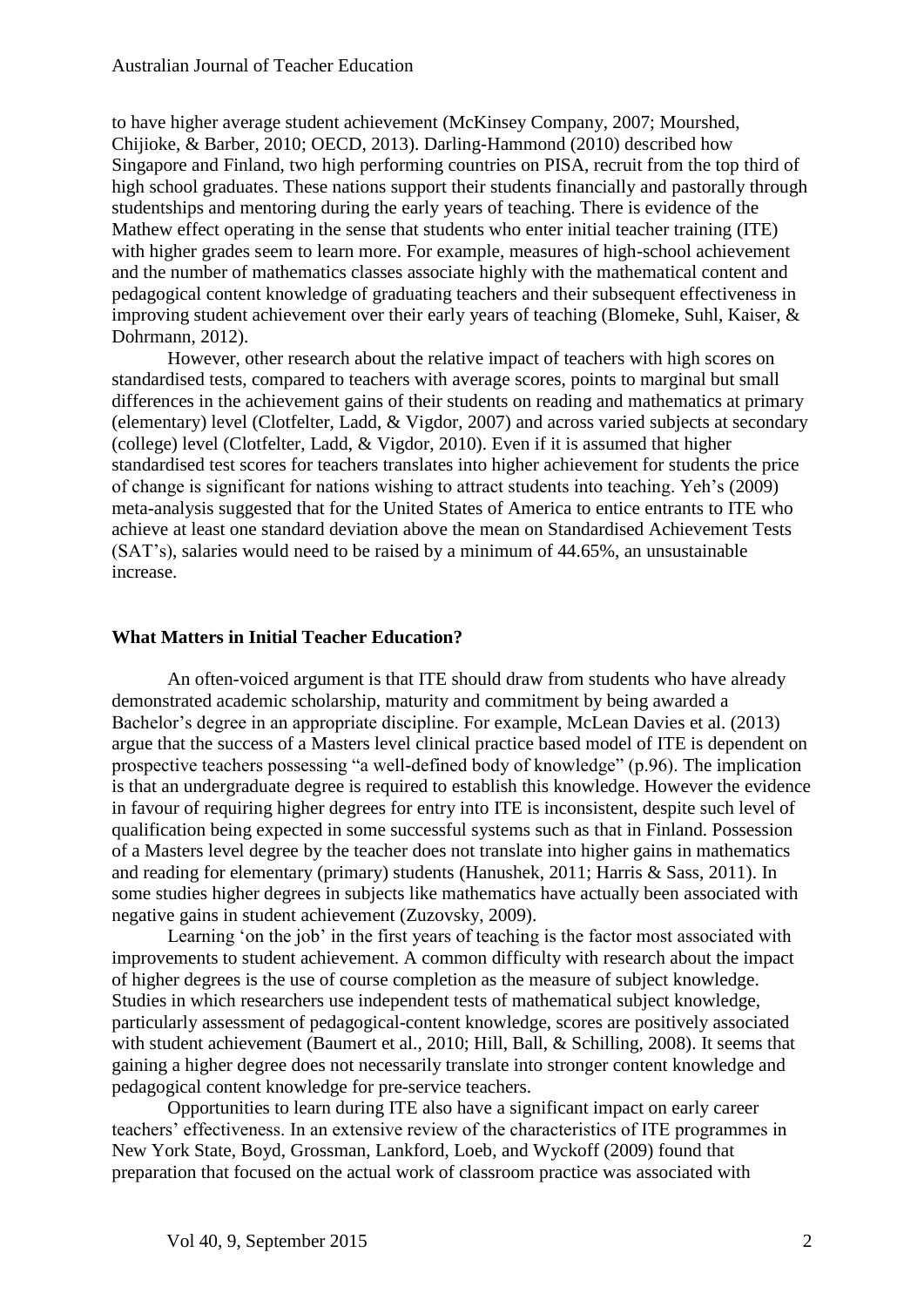teachers' ability to promote achievement gains in the first two years of teaching. Highly effective programmes include those that include student-teaching experiences such as microteaching, a capstone teaching project, and practical classroom tasks such as hearing students read or analysing work samples for formative assessment purposes.

#### **The Australian Context**

Teacher education in Australia has been the subject of continual review based on limited evidence (Louden, 2008) and resulting in little significant long-term change (Aspland, 2006). The recently announced establishment of The Teacher Education Ministerial Advisory Group (TEMAG) signalled another round of political attention. TEMAG (2014a) was charged with responsibility to "bring together the available evidence base" and "develop strong, practical recommendations" (p. 5). The advisory group deliberated at a time of vigorous debate about declining standards for entry into ITE, over-supply of graduates coupled with high rates of under-employment, alarming rates of attrition for early career teachers and an ageing teaching workforce. In their final report TEMAG recommended that providers of ITE use sophisticated approaches to select the best candidates and stopped short of calling for single minimum cut-off scores based on academic performance at secondary schooling (TEMAG, 2014b). The Australian Tertiary Admission Rank (ATAR), introduced in the period 2009-2010, is the obvious measure that could be used to select candidates for ITE in Australia. ATAR is a percentile between 'less than 30" and 99.95. It is calculated from students' best four subjects in Year 12, the final year of secondary education, with 10% contribution from their weakest two subjects.

TEMAG's recommendations were informed by up-to-date data on the Australian education system. In 2013 there were 261,585 full-time-equivalent teaching positions in Australia (ABS, 2014) with the average age of primary teachers at 43.8 years and 45.0 years for secondary teachers (McKenzie, Weldon, Rowley, Murphy, & McMillan, 2014). The profession has a significant gender imbalance with 80.9% of primary teachers and 58.4% of secondary teachers being female and an under-representation of people with indigenous aboriginal and Torres Strait ethnicity. There has been only a slight increase in the average age since 2010. However 18% of primary and 20% of secondary teachers are aged 55 years or older. Combined with a national population growth of 1.7% per year, which is highly variable by state due largely to immigration, the statistics suggest some demand for early career teachers in the next ten years. This approaching demand is little comfort to the 44 000 teachers reported as unable to find work in New South Wales (Cervini, 2013; McDougall, 2014; Todd, 2014). Increases to the retirement age and restrictions to eligibility for government funded superannuation are likely to cause teachers to delay their exit from the workforce.

The lack of state, let alone national, workforce planning is likely to be exacerbated by changes to entry arrangements for ITE. 2014 was the first year of open entry for ITE meaning that the 48 nationally accredited providers were free to accept any number of applicants to Commonwealth funded places they deemed appropriate. In 2012 the number of commencements into ITE was 30,457, an 8% increase on the 2011 figure, and 16,650 students graduated in 2012 with teaching qualifications (Australian Institute for Teaching and School Leadership (AITSL), 2014). On 2012 data alone, without factoring in increases in places offered, providers graduated the equivalent of 6.4% of the total number of fulltime positions available. At that rate the teacher workforce could be replaced by graduates every 16 years.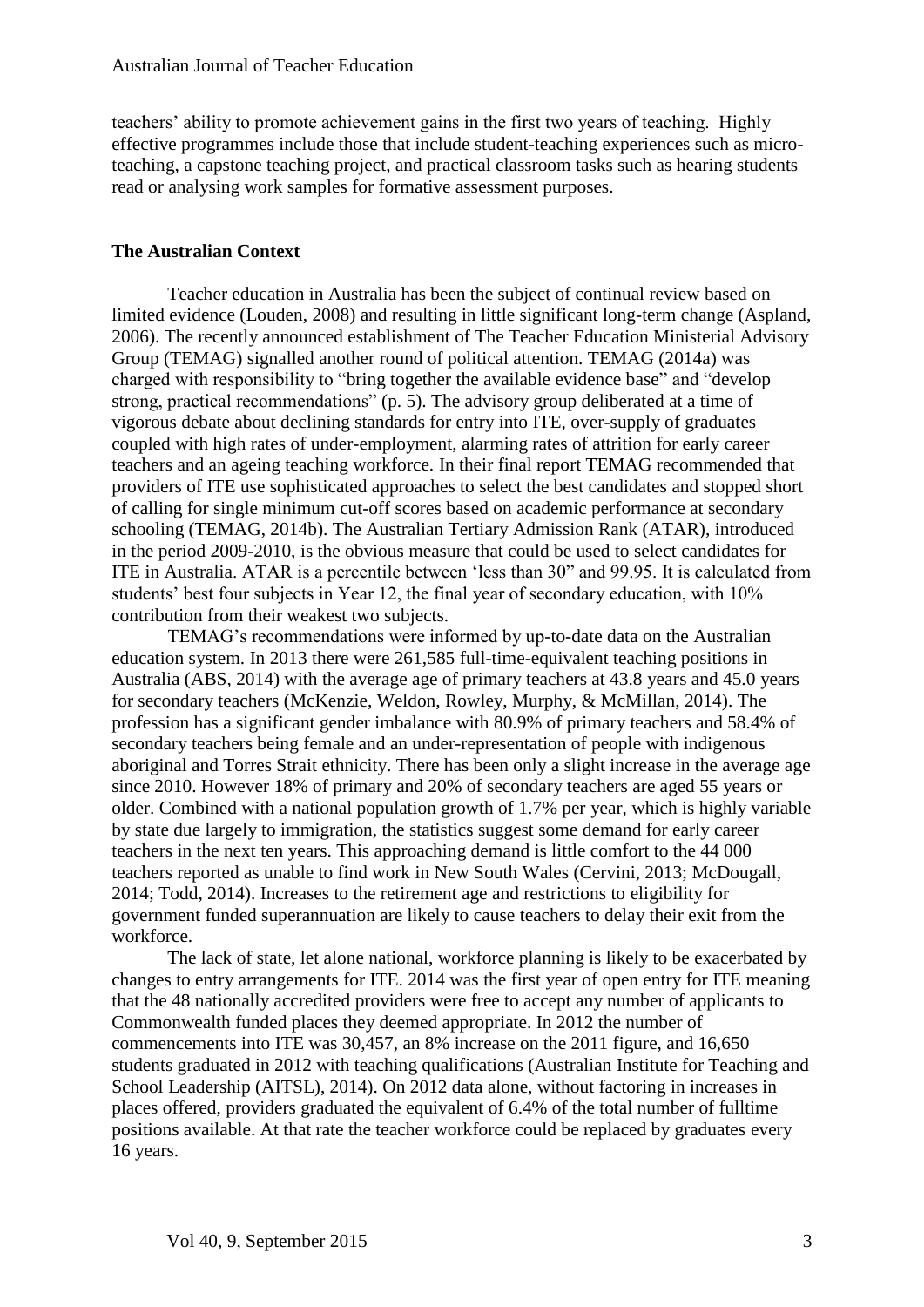#### Australian Journal of Teacher Education

Perceptions of oversupply must be tempered by the harsh reality that an estimated 50% of early career teachers leave the profession within the first five years (Gallant & Riley, 2014). This proportion is consistent with data from North America, Europe and the United Kingdom. Richardson and Watt (2006) reported that the greater proportion of entrants to teacher education in three large Australian universities were from lower to middle socioeconomic families. The main motivations of these students for selecting teaching were selfperceptions of their potential ability at teaching, valuing social contribution, and previous positive experiences they had of being taught by others. The altruistic motivations of beginning teachers may be a significant factor in their disillusionment when they are faced with the constraints of school life and culture (Gallant & Riley, 2014). The likelihood of high exit rates by early career teachers is substantiated by the 2013 workforce report (McKenzie et al., 2014). 5.1% of primary and 7.7% of secondary teachers planned to leave the profession. Significant proportions of early career teachers (39.9% primary and 43.4% secondary) were unsure about how long they would continue teaching.

The high attrition of early career teachers is not attributable to poor quality ITE. McKenzie et al's (2014) survey of staff in Australian schools suggests that at least 50% of early career teachers have high levels of satisfaction with their initial preparation, particularly their preparedness in regard to national standards, content and teaching of that content, planning, engaging in professional learning and engaging with colleagues, parents and the community. These results are confirmed by Mayer et al. (2013) who report similarly strong perceptions of preparedness from ITE graduates in their early years of teaching and from their employing principals. The researchers report significant positive differences in perceived preparedness between graduates in favour of Masters' and Bachelors' degrees over graduates of Diploma courses.

Perhaps the perception of over-supply of graduates has fuelled recent debate about declining entry requirements for teaching. For example, Dinham (2013) lamented the "general downward slide of entry standards to undergraduate teacher training courses" (p. 99). He noted that top performing countries draw their prospective teachers from the top quartile of school leavers and argued for a higher degree profession. Establishing which students are in the top quartile of academic achievement depends on a consistent measure of that achievement. ATAR presents a measure that can be used to judge the academic level of entrants to ITE. Preiss and Butt (2013, January 18) provide evidence that some Universities in Australia accept students into ITE with ATARs as low as 43.

In this article we consider whether or not entry level of pre-service teachers, as measured by ATAR is a good predictor of their academic success and classroom performance in ITE programs. We consider the performance of two groups, students in the undergraduate four-year Bachelor of Education Primary and the equivalent programme for the Early Childhood/Primary course.

We investigate the following research questions:

Is ATAR a valid predictor of students' academic success in ITE?

Is ATAR a valid predictor of students' performance on teaching placement in schools?

#### **Method**

The students attended a medium sized University located in Melbourne, Australia, in 2014. They studied in two courses, Early Childhood/Primary, and Primary. Data was available for three year groups of students in each course, years two, three and four. This yielded six cohorts and offered the opportunity to investigate patterns among entry years as well as the characteristics of the students opting for different courses. The Early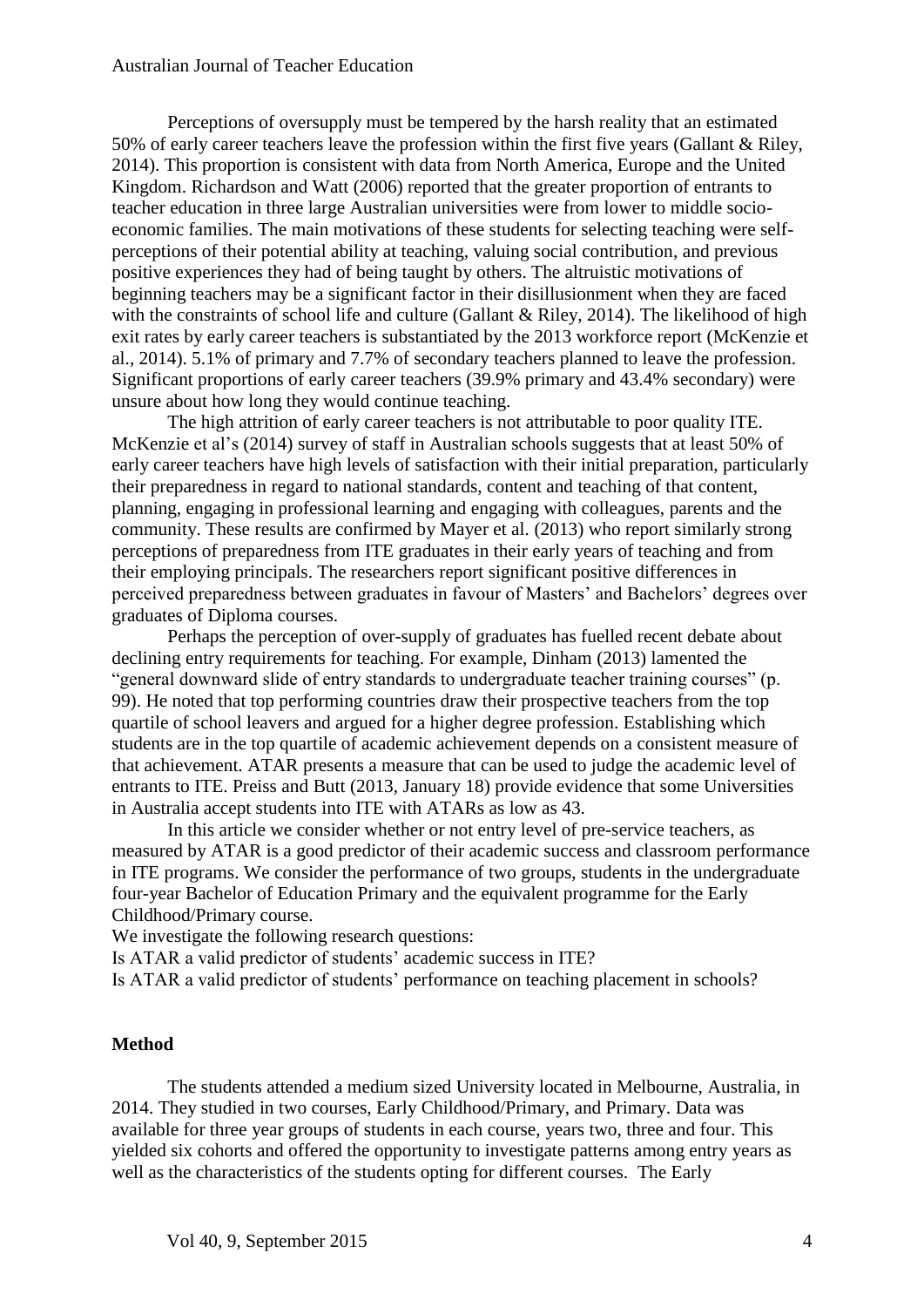Childhood/Primary course is a four year degree programme that qualifies students to work in educational settings with children from birth to Year Six. The Primary course is also of four years duration and prepares students to teach in primary schools from Foundation to Year Six.

Three measures were used to address the research question; ATAR on entry to the University, Grade Point Average (GPA), and a global rating by their associate teacher on each student's most recent placement. GPA is a cumulative measure of academic achievement during a whole course of study. For the students in this study GPA at the beginning of 2014 was used. GPA is calculated from the mean of the values associated with grades from credit bearing units as follows; Pass (4), Credit (5), Distinction (6) and High Distinction (7). A first year student achieving four passes, three credits and one distinction in their eight units would have a GPA of 4.625. Lecturers-in-charge of units up to the end of 2013 complied with normative grade distributions meaning that proportions of a unit cohort were assigned grades as follows; Fail-Pass (50%), Credit (20%), Distinction and High Distinction (20% in total). Some discretion was permitted for lecturers but these distributions were applied with minimal variance to large cohorts such as those in the Early Childhood/Primary and Primary courses. A large proportion of students gain GPAs of between four and five but a very small proportion gain GPAs above six. Therefore GPA is a more discrimatory measure of academic achievement at higher levels (5-7) than in the middle range (4-5).

To obtain some measure of the performance of the students during school placements, reports from associate teachers were used. Placement occurs at different times during the year dependent on the course, for example fourth year students conclude their placements in late September while students in their second year finish in early December. At the end the placement each student is rated on a seven point scale to indicate the extent to which they have met the stated outcomes overall. Notes and the scale on the report form are as follows: A score of 3.5 or less on the scale of  $0 - 7$  constitutes an UNSATISFACTORY grade.



**Figure 1: Rating guidelines for associate teachers**

In some cases associate teachers mark positions on the scale between the whole numbers so the location is interpreted as a decimal to one place, for example 5.8. There is general reluctance among associate teachers to assign ratings of 3.5 or less. Consequentially the practice of professional staff in the placement office is to investigate the performance of any student with a rating of five or less.

All students in the six cohorts were included in the data initially. However some cleaning of the data was needed to eliminate students for whom associate teacher ratings were unavailable due to students postponing their placement, withdrawing from the course or in a small number of cases where the report had yet to be filed. Cleaning left those students who were full participants in their course for the whole year of 2014.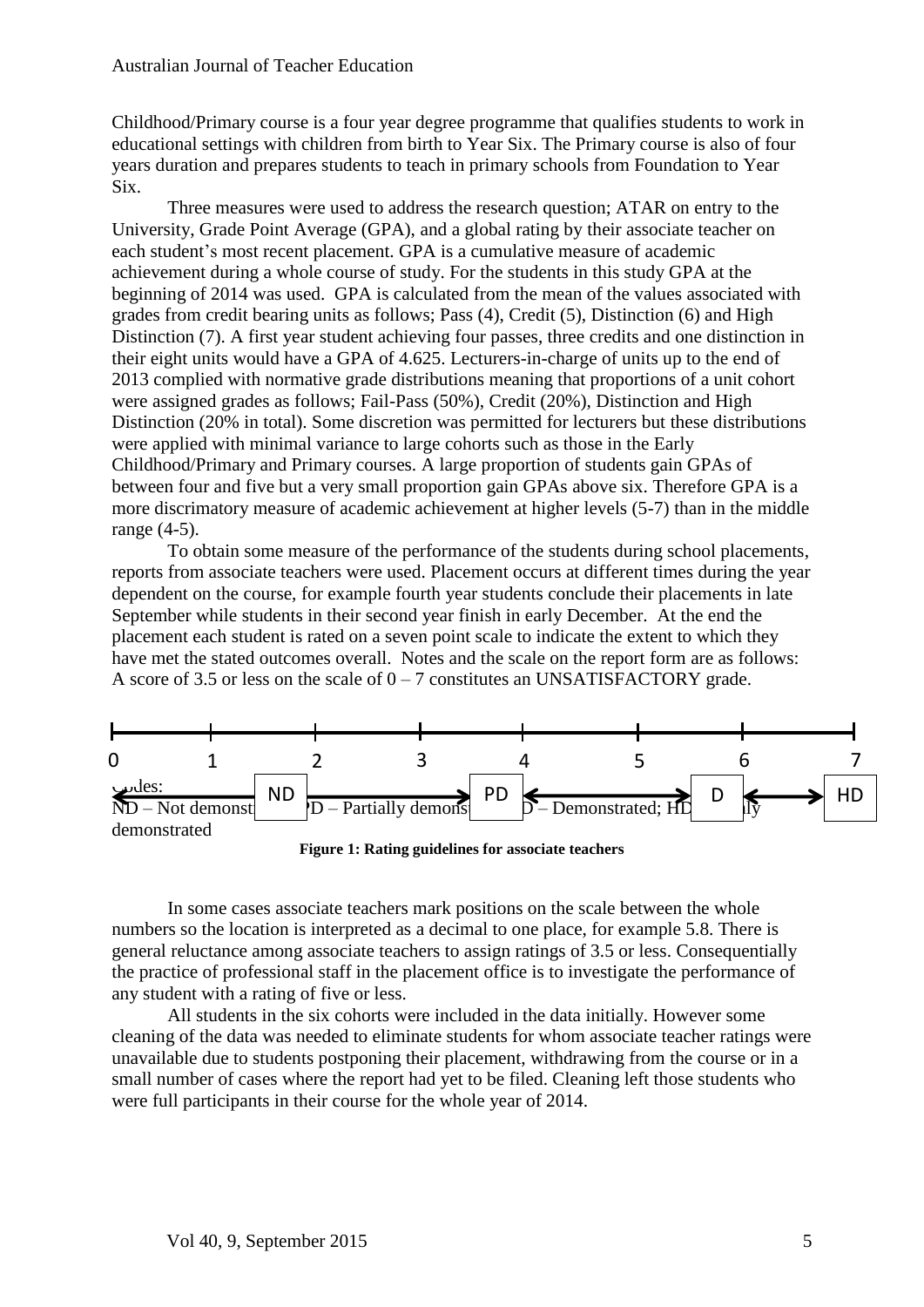## **Results**

Data from a total group of 602 students are included in the study. The average entry ATARs and number of students for each cohort are given in Table 1. The number of students in each cohort decreases with successive years while mean ATAR increases. Given the data do not reflect longitudinal measures from the same cohorts of students it is impossible to say that these patterns are due to factors such as increased demand for the courses or lower entry requirements over time, changes to the demographics of the student body, or attrition from the courses.

| Course                             | Second Year       | Third Year        | <b>Fourth Year</b> |  |
|------------------------------------|-------------------|-------------------|--------------------|--|
| Early Childhood/Primary            | $65.39 (n=97)$    | 66.77 $(n = 75)$  | $71.58 (n = 76)$   |  |
| Primary                            | $71.31 (n = 147)$ | $71.75 (n = 109)$ | $76.27 (n = 98)$   |  |
| Table 1: Mean entry ATAR by cohort |                   |                   |                    |  |

To investigate the relationship between ATAR and GPA scatterplots were created. Figure 2 shows the displays for the respective Bachelor of Education Early Childhood/Primary cohorts and Figure 3 shows the displays for the Bachelor of Education, Primary, cohorts. For the Primary cohort the assumption of a linear regression model seems reasonable and the relationship between ATAR and GPA is positive, particularly at the upper end of the distributions where high ATARs seem associated with high GPAs. However, the relationship for students with lower ATARs is less clear. Some students with entry ATARs lower than 60 appear to gain GPAs of 4.5 or more during their first year of study. Conversely students with ATARs lower than 60 are disproportionally represented in the group who have GPAs less than four by the end of their first year of study, meaning these students have failed units. GPAs of less than four are very uncommon in the third and four year cohorts suggesting that failing student either leave the course by election or exclusion.

The assumption of a linear positive relationship between entry ATAR and GPAs is inappropriate for students in the Early Childhood/Primary cohorts. While the linear line of regression for the third year cohort looks slightly positive there appears to be little association for the second and fourth year cohorts. Gaining GPAs of five or higher is not restricted to students with high entry ATARs and one student with an entry ATAR of "30 or less" achieves a GPA of over six at the end of their first year of study. In general, students with ATARs of 60 or less gain GPAs above four. In fact a quadratic model is a better fit to the data for the third and fourth year Early Childhood/Primary cohorts as students with entry ATARs of 65 or less gain better GPAs proportionally than those with ATARs in the range 65 to 75.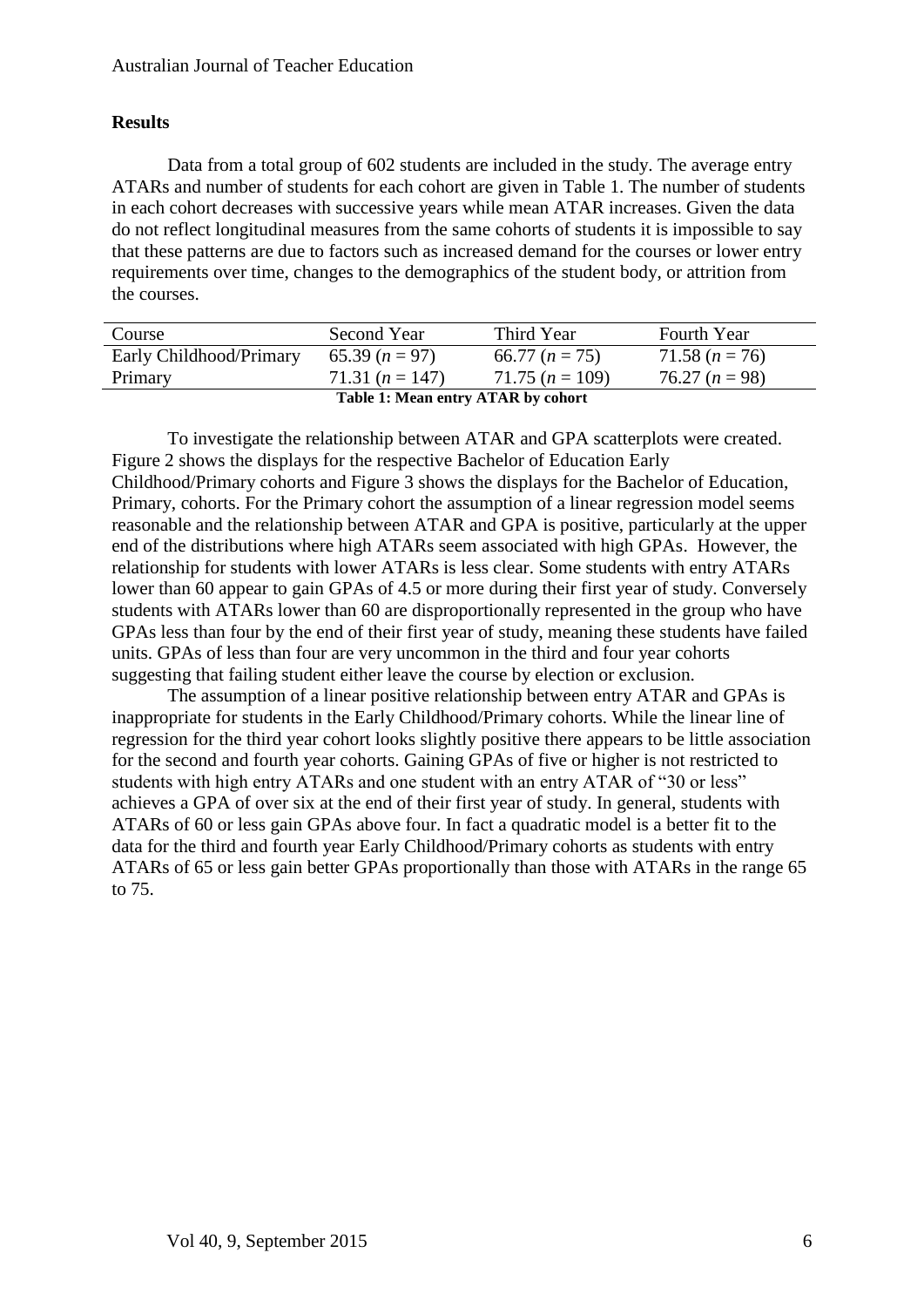

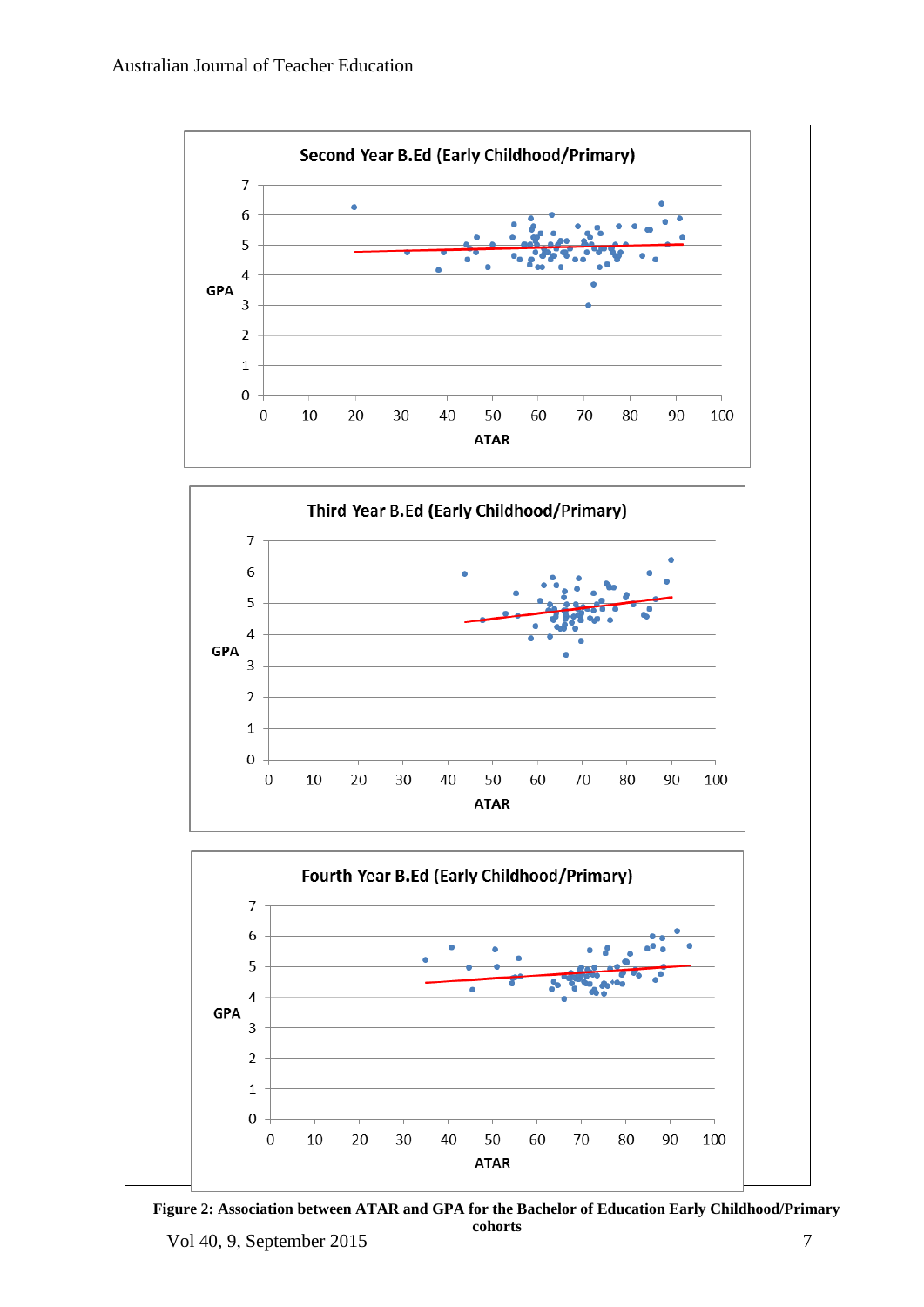

**Figure 3: Association between ATAR and GPA for the Bachelor of Education Primary cohorts**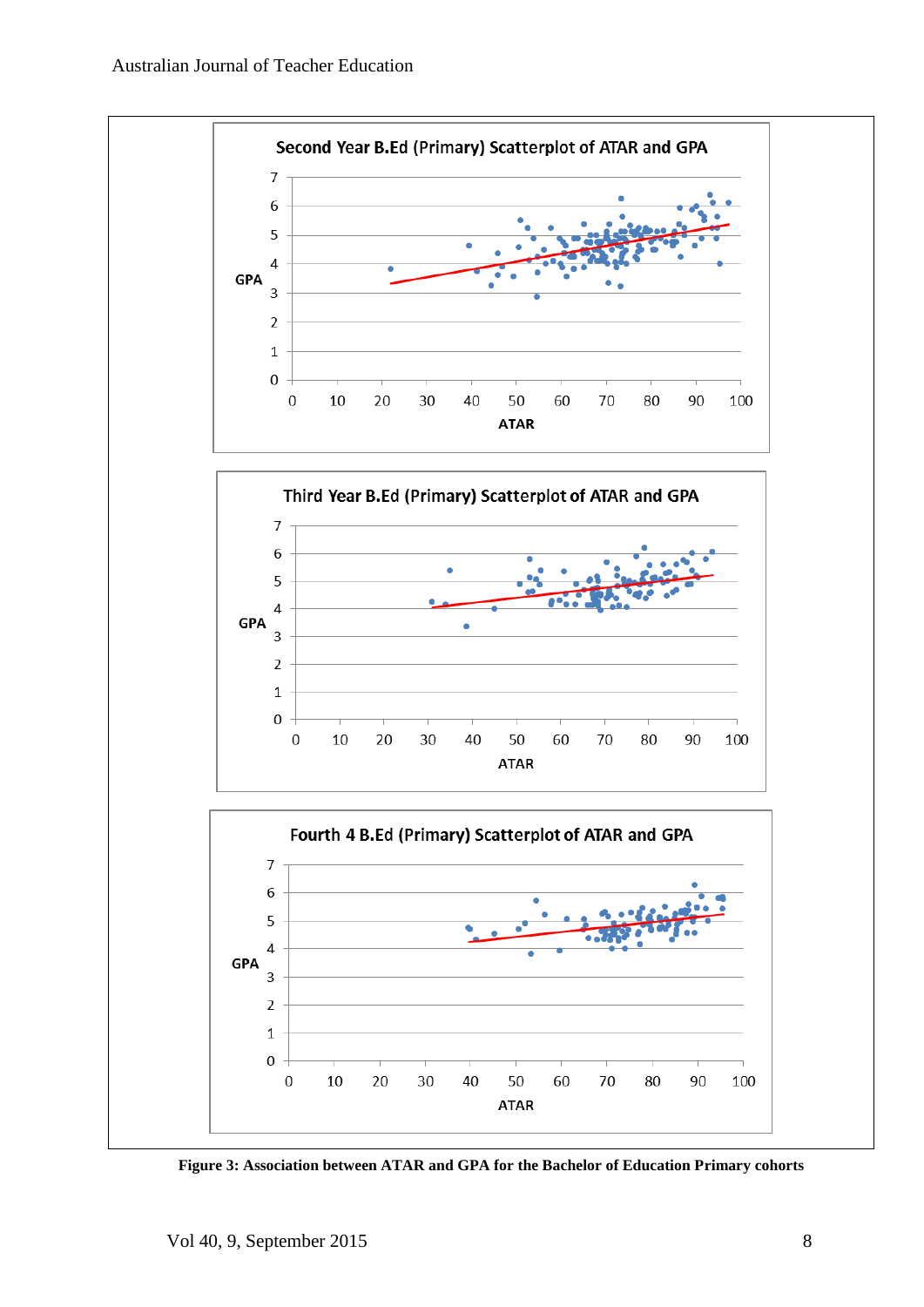The global rating of performance proved to be a poor discriminator of performance on placement. Associate teachers tended to rate students as six or seven, the highest two whole number points on the scale. The lack of range limited access to correlations between entry ATAR and classroom performance. To consider how entry ATAR associated with performance on placement the distributions of students rated as five or less (at risk), and of students scoring seven (highest) were plotted. Figure 4 shows that entry ATAR was a poor predictor for being considered 'at risk' on placement. Those at risk are distributed across the range of entry ATARs and most of the students 'at risk' in their fourth year of study have ATARs of 75 or more. Similarly there seems to be no obvious relationship between entry ATAR and gaining the highest rating from the associate teacher. Figure 5 shows that students given a rating of seven have entry ATARs across the full range from 'less than thirty' to 95. One third of all students in the study receive ratings of seven which suggests that the scale is not a strong discriminating measure of high performance by students on school placement.



**Figure 4: Students rated as five or less on placement sorted by cohort**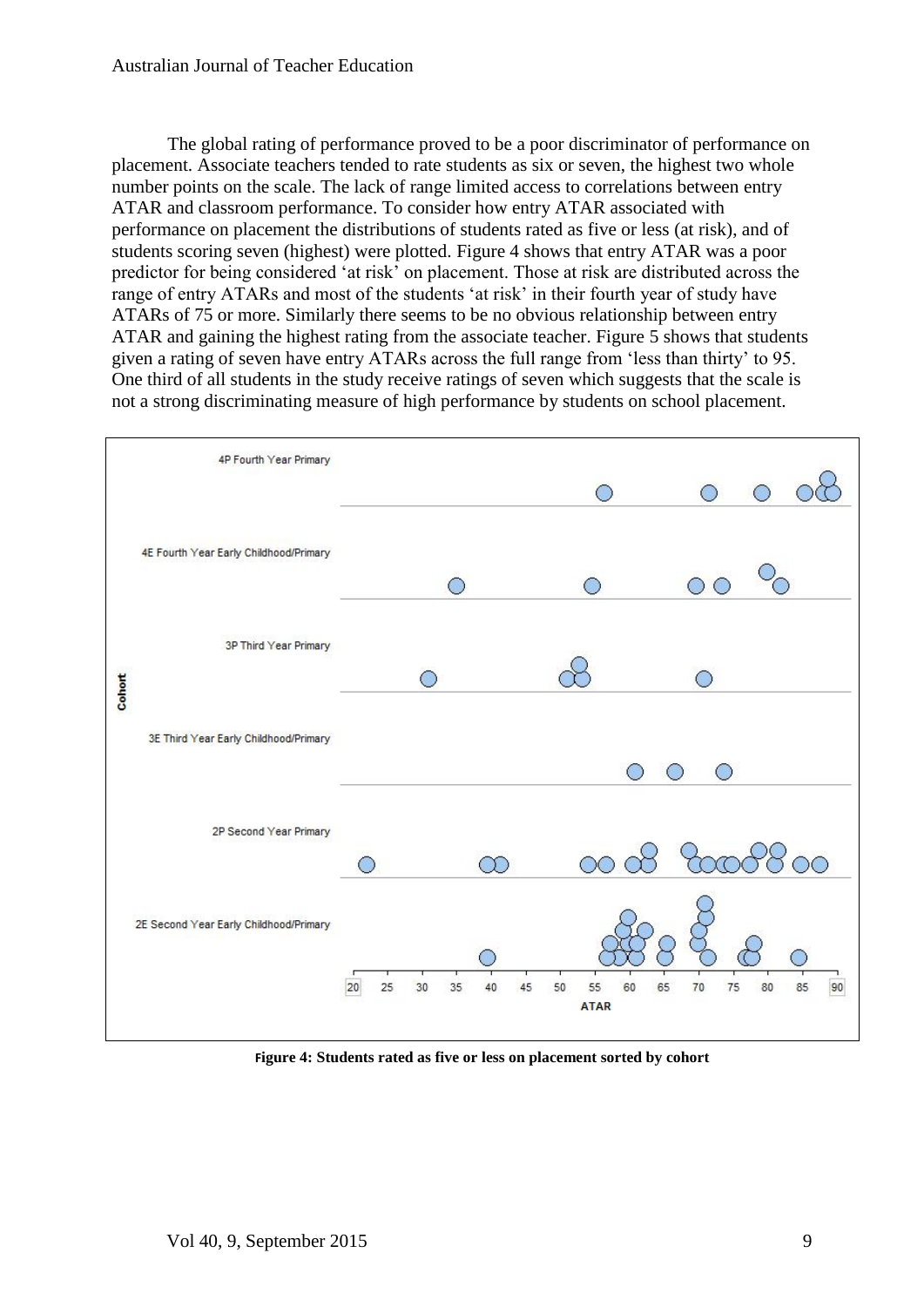

**Figure 5: Students rated as seven on placement sorted by cohort**

To test the relationships between entry ATAR, and both GPA and placement rating Pearson Product Moment correlation co-efficient statistics are presented in Table 2. Moderately positive relationships exist between ATAR and GPA for all of the Bachelor of Education Primary cohorts and the results are statistically significant. This relationship is less positive for the Early Childhood Primary cohorts. In particular there appears to be no relationship between ATAR and GPA for the second year cohort. The correlation coefficients between ATAR and placement rating show weak relationships. Only for the second year and third year primary cohorts is any significant result found and the relationships are weakly positive. The lack of discrimination in the rating given by associate teachers may be the major reason for the absence of any relationship or it may not exist in the first place.

There are implications from these data for the use of ATAR alone as a predictor of success in ITE. The appeal of ATAR as a screening measurement for entry into ITE is that it is easily standardised across all of the states of Australia. Since ATAR is a percentile rank it would be tempting to implement a cut score as a selection criterion for selecting school leavers.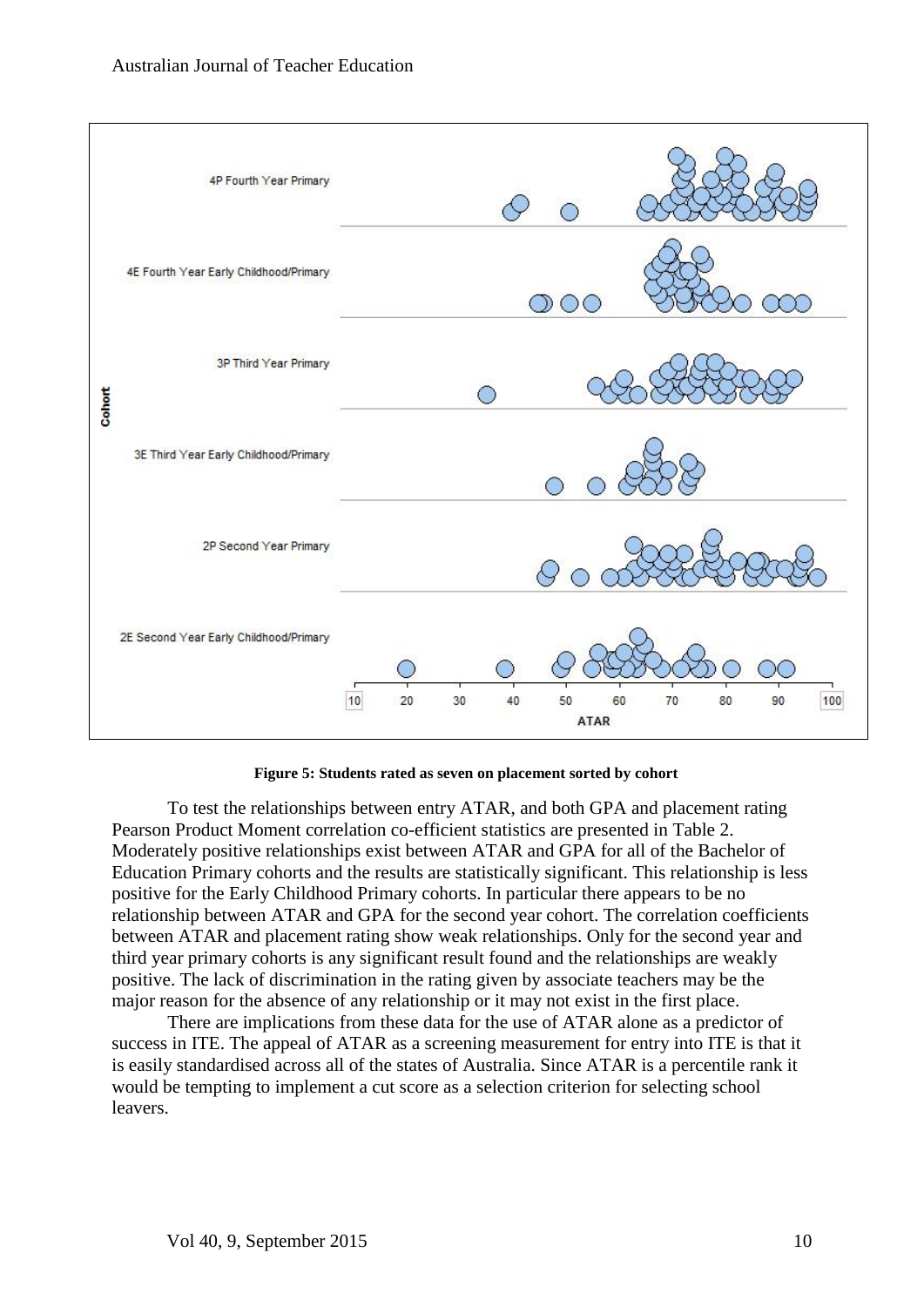| Cohort                                                                 | Correlation between<br><b>ATAR and GPA</b> | Correlation between<br><b>ATAR</b> and Placement<br>Rating |
|------------------------------------------------------------------------|--------------------------------------------|------------------------------------------------------------|
| <b>Bachelor of Education Early</b><br>Childhood/ Primary Year<br>Two   | $r(95) = 0.086$                            | $-0.030$                                                   |
| <b>Bachelor of Education Early</b><br>Childhood/ Primary Year<br>Three | $r(73) = 0.276*$                           | $-0.050$                                                   |
| <b>Bachelor of Education Early</b><br>Childhood/Primary Year<br>Four   | $r(74) = 0.239$                            | $-0.105$                                                   |
| <b>Bachelor of Education</b><br>Primary Year Two                       | $r(145) = 0.562**$                         | $0.215*$                                                   |
| <b>Bachelor of Education</b><br>Primary Year Three                     | $r(107) = 0.442**$                         | $0.232*$                                                   |
| <b>Bachelor of Education</b><br>Primary Year Four                      | $r(96) = 0.464**$                          | 0.136                                                      |
| Note:                                                                  | $*_{p<0.01}$                               | ** $p<0.001$                                               |

 **Table 2: Pearson Product Moment Correlations between ATAR and GPA, and ATAR and Placement Rating**

#### **Discussion**

Entry ATAR is moderately correlated with academic success, as measured by GPA, for all cohorts in the Primary programme but is weakly correlated for the Early Childhood/Primary cohorts. Clearly the differences between compositions of these cohorts, combined with other significant factors like personal motivation, maturation, and the effects of study, make academic achievement in secondary school of varying reliability as a predictor. There is considerable variation in GPA among students with similar ATARs across the whole range, and across all six cohorts. For the majority of students undergraduate study comes at a time of transitioning between adolescence and adulthood. While a strong positive relationship between ATAR and GPA might be expected, other factors in students' lives mediate against that. Attitude and commitment to study may well be as important to academic success at University as previous achievement in Year 12 of secondary school. There is no clear relationship between entry ATAR and ratings of performance on placement by associate teachers. The ATARs of students who are at risk and who meet the outcomes at a high level are distributed across the range. ATAR is a poor predictor of those ratings.

Use of ATAR as a singular screening tool for entry into ITE is not justified from these data and is of questionable value given the changing characteristics of the student body entering tertiary study. In 2012 about 41% of students entered ITE directly from secondary school. Only 28% of the students entering ITE were accepted on the basis of their ATAR alone and of those students the majority, 56%, had an ATAR between 61 and 80, with 31% having an ATAR of 81 or higher (AITSL, 2014, p. 29). The other 72% of students were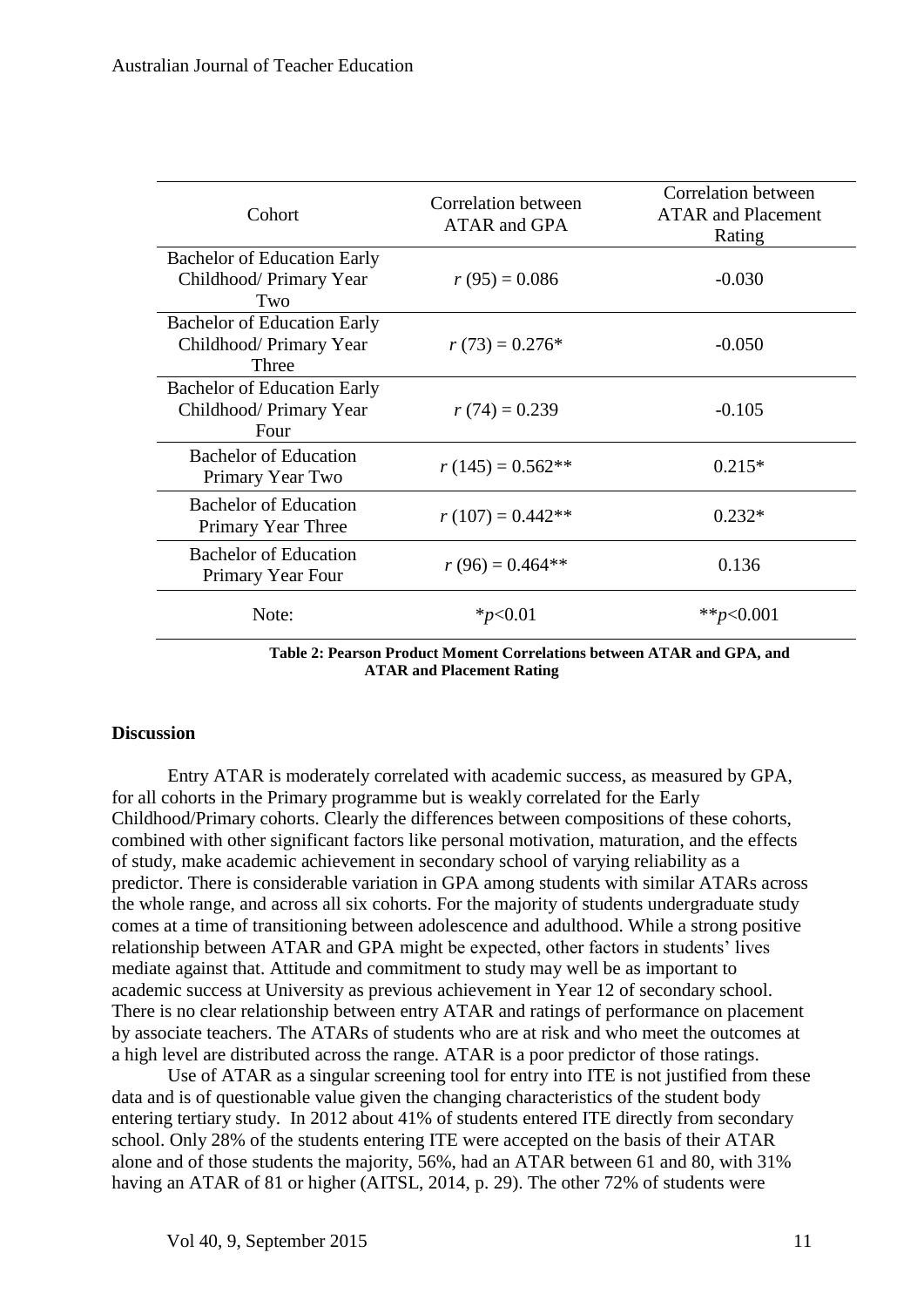accepted on the basis of other 'mechanisms' such as interviews, referee's reports, work history and other qualifications. ATAR is used as the sole entry requirement for less than one third of current entrants to ITE reflecting a changing pattern in the life experiences and circumstances of those seeking to become teachers. For example, twenty-two percent of those beginning ITE in 2012 were studying through external attendance modes, e.g. online courses, which represent an increase of 132% in distance mode studentships since 2005. Students studying through online external courses are proportionally more likely to be mature aged, second career learners in rural areas than the general population of entrants to ITE (AITSL, 2014, p. 15). Entrants in 2012 were also more likely to have a first degree than in 2005. Even if ATAR was dubiously accepted as an entry criterion it could be applied to only two-fifths of the applicants to ITE.

The data reported in this research come from one university located in a large state capital. Universities, like all institutions, have unique locations, histories and cultures that affect the composition of their student body. In addition the cohorts of students in this study are engaged in courses that prepare them for Early Childhood and Primary educational settings. There are obvious limitations in terms of generalising to students from other Universities and other courses across Australia. We also acknowledge the need for a more discriminatory yet practical measure of student performance on classroom placement. That said, the data offer interesting insights into the usefulness of ATAR as a predictor of success for these particular student cohorts.

#### **Conclusion**

The data from this study and from ITE institutions across Australia suggest that, at best, ATAR is useful when used in conjunction with other measures and mechanisms to determine entry to ITE. On the basis of this study ATAR, by itself is only a moderate indicator of academic success and an unreliable indicator of success on school placement for the students entering ITE. Given the changing nature of students entering ITE, reflecting the greater proportion of enrolments from graduates and mature aged people, the singular use of ATAR scores as an entry requirement is not viable. Competition is unlikely to change as the preferred mechanism to ensure quality control of ITE courses. Rigorous assessment within the institutions, based on achievement in the academic courses and teaching experience in schools, is likely to be a more useful for ensuring the quality of exiting students than strict entry criteria based on ATAR. This observation is consistent with TEMAG's resistance to using ATAR as a blanket screening benchmark for entry to ITE, and with the group's recommendations pertaining to tighter control over the quality of ITE courses. These data show that the group of students who are rated by their associate teachers as highly effective displays a wide range in entry ATAR. Clearly classroom readiness on exit from ITE cannot be reliably predicted by academic ranking on entry.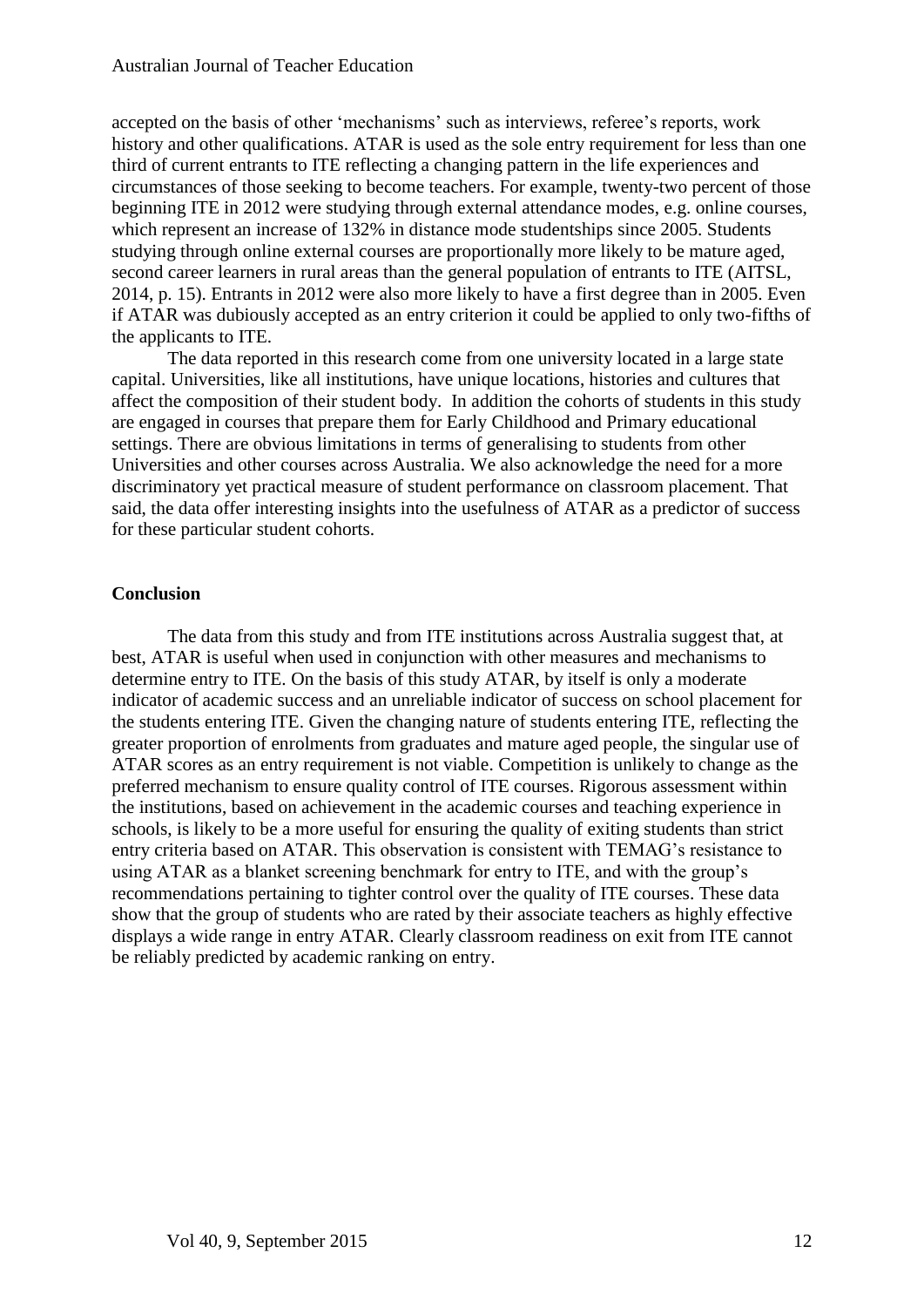# **References**

- Australian Bureau of Statistics (ABS) (2014). *4221.0 – School Australia, 2013*. Retrieved from: www.abs.gov.au/ausstats/abs@nsfl/latest products/4221.0Main%20Features100052013?
- Australian Institute for Teaching and School Leadership (AITSL). (2014). *Initial teacher education: Data report 2014*. AITSL. Melbourne. Retrieved from http://www.aitsl.edu.au/initial-teacher-education
- Alton-Lee, A. (2003). *Quality teaching for diverse students in schooling; Best evidence synthesis*. Wellington, NZ: Ministry of Education.
- Aspland, T. (2006). Changing patterns of teacher education in Australia. *Education Research and Perspectives, 33*(2).
- Baumert, J., Kunter, M., Blum, W., Brunner, M, Voss, T. Jordan, A., Klusmann, U, Krauss, S., Neubrand, M., & Tsai, Y. (2010). Teachers' mathematical knowledge, cognitive activation in the classroom, and student progress. *American Educational Research Journal*, *47*(1), 133-180.<http://dx.doi.org/10.3102/0002831209345157>
- Blomeke, S., Suhl, U., Kaiser, G., & Dohrmann, M. (2012). Family background, entry selectivity and opportunities to learn: What matters in primary teacher education? An international comparison of fifteen countries. *Teachers and Teacher Education, 28*(2012), 44-55.<http://dx.doi.org/10.1016/j.tate.2011.08.006>
- Boyd, D. J., Grossman, P. L., Lankford, H., Loeb, S., & Wyckoff, J. (2009). Teacher preparation and student achievement. *Educational Evaluation and Policy Analysis*, *31*(4), 416-440.<http://dx.doi.org/10.3102/0162373709353129>
- Braun, H. (2008). Review of the McKinsey Report: how the world's best perfroming school systems come out on top. *Journel of Educational Change, 9*, 317-320. <http://dx.doi.org/10.1007/s10833-008-9075-9>
- Cervini, E. (2013). Are we facing a glut of teachers?, *The Sydney Morning Herald*. Retrieved from http://www.smh.com.au/national/education/are-we-facing-a-glut-of-teachers-20130829-2ss22.html
- Clotfelter, C. T., Ladd, H. F., & Vigdor, J. L. (2007). How and why do teacher credentials matter for student achievement? (Working Paper No. 2): National Centre for Analysis of Longitudinal Data in Education Research. <http://dx.doi.org/10.3386/w12828>
- Clotfelter, C. T., Ladd, H. F., & Vigdor, J. L. (2010). Teacher credentials and student achievement in High School: A cross-subject analysis with student fixed effects. *Journal of Human Resources, 45*(3), 655-681. <http://dx.doi.org/10.1353/jhr.2010.0023>
- Coffield, F. (2011). Why the Mckinsey reports will not improve school systems. *Journal of Educational Policy, 27*(1), 131-149. doi: 10.1080/02680939.2011.623243
- Darling-Hammond, L. (2010). Teacher education and the American future. *Journal of Teacher Education*, *61*(1-2), 35-47.<http://dx.doi.org/10.1080/02680939.2011.623243>
- Dinham, S. (2013). The quality teaching movement in Australia encounters difficult terrain: a personal perspective. *Australian Journal of Education, 57*(2), 91-106. <http://dx.doi.org/10.1177/0004944113485840>
- Gallant, A., & Riley, P. (2014). Early career teachers attrition: new thoughts on an intractable problem. *Teacher Development*, *2014*, 1-19. <http://dx.doi.org/10.1080/13664530.2014.945129>
- Goe, L. (2007). *The link between teacher quality and student outcomes: A research synthesis*. Washington, DC: National Comprehensive Centre for Teacher quality. Retrieved from: http://files.eric.ed.gov/fulltext/ED521219.pdf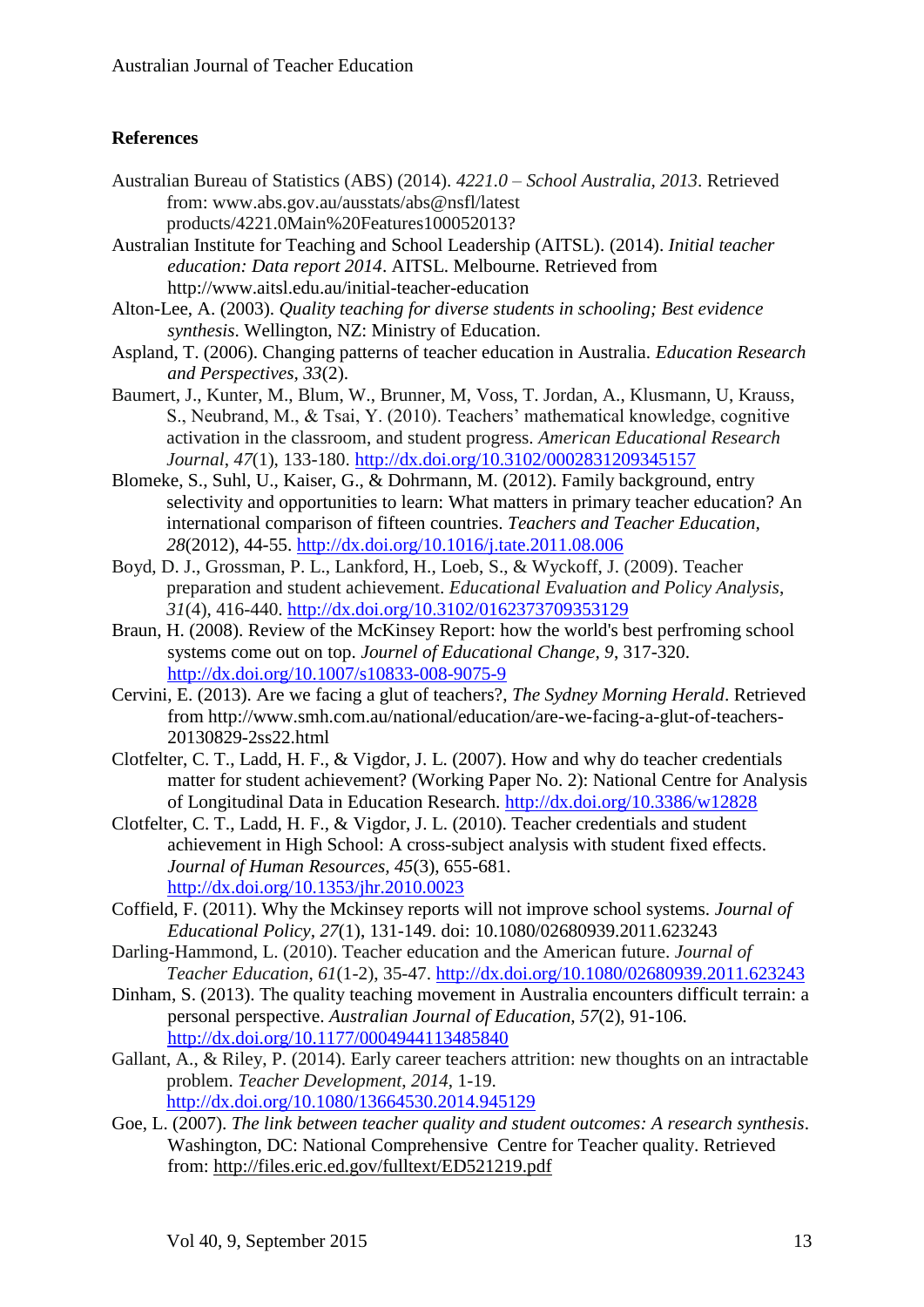- TEMAG. (2014). *Issues paper.* Teacher Education Ministerial Advisory Group. Canberra. Retrieved from http://studentsfirst.gov.au/files/temag\_issues\_paper\_- \_april\_2014\_4.pdf
- Hanushek. (2011). The economic value of higher teacher quality. *Economics of Education Review, 30*(2011), 466-479.<http://dx.doi.org/10.1016/j.econedurev.2010.12.006>
- Harris, D. N., & Sass, T. R. (2011). Teacher training, teacher quality and student achievement. *Journal of Public Economics, 95*(2011), 798-812. <http://dx.doi.org/10.1016/j.jpubeco.2010.11.009>
- Hattie, J. (2009). *Visible Learning : A Synthesis of Over 800 Meta-Analyses Relating to Achievement*. London Routledge.
- Louden, W. (2008). 101 Damnations: the persistence of criticism and the absence of evidence about teacher education in Australia. *Teachers and Teaching: theory and practice, 14*(4), 357-368.<http://dx.doi.org/10.1080/13540600802037777>
- Mayer, D., Allard, A., Dixon, M., Doecke, B., Kostogriz, A., Rowan, L., . . . Moss, J. (2013). Studying the Effectiveness of Teacher Education (SETE): research brief 4 (pp. 1-4). Melbourne: Deakin University.
- McDougall, B. (2014). No school jobs available for thousands of trained teachers throughout NSW schools, *The Daily Telegraph*. Retrieved from http://www.dailytelegraph.com.au/news/nsw/no-school-jobs-available-for-thousandsof-trained-teachers-throughout-nsw-schools/story-fni0cx12- 1226980912361?nk=931e6ab61e21908bafd3a25a30b88129
- McKenzie, P., Weldon, P. R., Rowley, G., Murphy, M., & McMillan, J. (2014). Staff in Australia's schools 2013: main report on the survey. Melbourne: Australian Council for Educational Research (ACER).
- McKinsey Company. (2007). How the world's best-performing school systems come out on top. np: McKinsey Company.

http://www.mckinsey.com/clientservice/socialsector/ourpractices/philanthropy.asp.

- Mclean Davies, L., Anderson, M., Deans, J., Dinham, S., Griffin, P., Kameniar, B., . . . Tyler, D. (2013). Masterly preparation: embedding clinical practice in a graduate pre-service teacher education programme. *Journl of Education for Teaching: International Research and Pedagogy, 39*(1), 93-106.
- Mourshed, M., Chijioke, C., & Barber, M. (2010). *How the world's most improved school systems keep getting better*. np:McKinsey & Company. Retrieved from http://www.mckinsey.com/client\_service/social\_sector/latest\_thinking/worlds\_most\_i mproved\_schools
- OECD. (2013). *PISA 2012 results: What makes schools successful? Resources, policies and practices* (Vol. IV): PISA, OECD Publishing.
- Preiss, B., & Butt, C. (2013, January 18). *Teacher entry ranking tumbles*: The Age.

Richardson, P. W., & Watt, H. M. G. (2006). Who chooses teaching and why?: Profiling characteristics and motivations across three Australian universities. *Asia-Pacific Journal of Teacher Education, 34*(1), 27-56. <http://dx.doi.org/10.1080/13598660500480290>

Teacher Education Ministerial Advisory Group (TEMAG). (2014a). *Teacher Education Ministerial Advisory Group: Issues paper*. Sydney: Department of Education and Training. Retrieved from

http://sydney.edu.au/about/government/TEMAG%20Issues%20Paper%20April%202 014.pdf